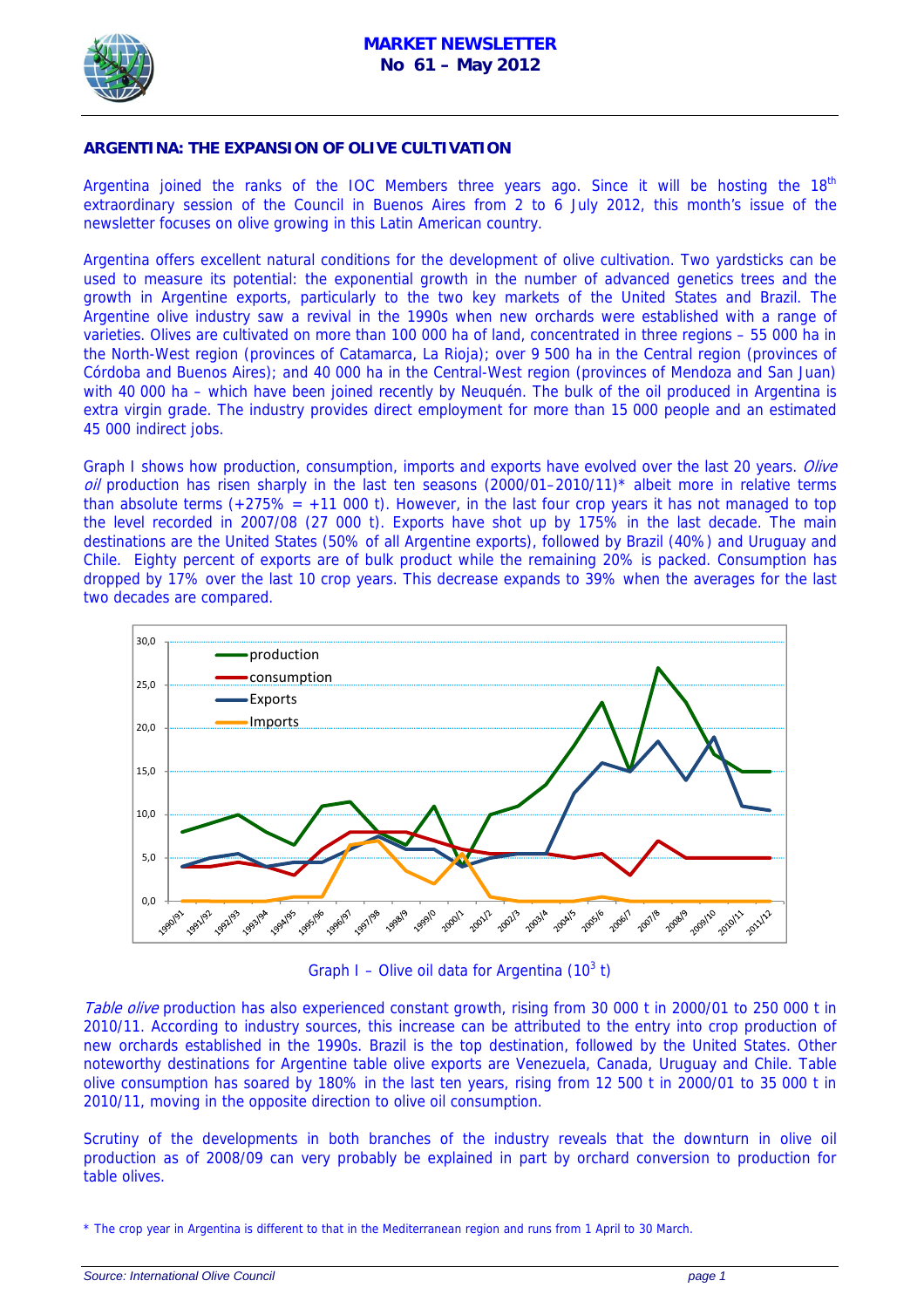

## **WORLD MARKET FOR OLIVE OIL AND TABLE OLIVES**

# 1. **OLIVE OIL: EARLY 2011/12**

Imports of olive oil and olive pomace oil by the eight countries listed below showed increases in the first six months of 2011/12 (October–March) in China (+22%), Russia (+16%), Japan (+7%), Brazil (+6%), Australia (+2%) and the United States (+1%). In contrast, Canadian imports fell by 14%, although they did recover slightly in March. At the time of writing, the March figures for the European Union were not yet available, but when compared with the data for the first five months of 2010/11, the October 2011–February 2012 figures show a decrease of in extra-EU/27 imports (-15%), which comes as no surprise given the volume of EU production this season, as well as in intra-EU/27 imports (-1%).

|    | Olive oil imports (including olive-pomace oils) (t) |            |            |             |             |             |             |            |            |             |             |          |          |
|----|-----------------------------------------------------|------------|------------|-------------|-------------|-------------|-------------|------------|------------|-------------|-------------|----------|----------|
| No | Importing                                           | October 10 | October 11 | November 10 | November 11 | December 10 | December 11 | January 11 | January 12 | February 11 | February 12 | March 11 | March 12 |
|    | country                                             |            |            |             |             |             |             |            |            |             |             |          |          |
|    | Australia                                           | 2492.8     | 2571.2     | 3522.0      | 3027.0      | 3505.0      | 1580.0      | 1887,0     | 3060.0     | 1723.0      | 2289,0      | 2523,0   | 3491,0   |
|    | <b>Brazil</b>                                       | 6852.5     | 5247,0     | 6461.1      | 8866.7      | 6002.8      | 6004.8      | 5280.8     | 6414.7     | 6343,5      | 6453.8      | 5559.1   | 5615.9   |
| o. | Canada                                              | 3511.0     | 2903.0     | 3520.0      | 4080.0      | 3704.0      | 2980.0      | 4402.0     | 2471.0     | 3210.0      | 2263.0      | 4469.0   | 4939.0   |
|    | China                                               | 1073.1     | 2364.0     | 2657.5      | 2901.2      | 4439.8      | 5638.7      | 4125.6     | 3897.1     | 1233.4      | 2063.1      | 2332.7   | 2524,6   |
|    | Japan                                               | 2911.0     | 3085.0     | 2651.0      | 3064.0      | 3181.0      | 3392.0      | 3254.0     | 3597.0     | 2785.0      | 3519.0      | 3206.0   | 2670,0   |
| 6  | <b>Russia</b>                                       | 2354.0     | 2511.0     | 2151.0      | 3486.0      | 2749.0      | 2854.0      | 1703.0     | 1805.0     | 1972.0      | 1973,2      | 2423,9   | 2895,7   |
|    | <b>USA</b>                                          | 25040.5    | 20939.5    | 20490.0     | 29832,0     | 27938.0     | 23574.0     | 19730,0    | 27739,0    | 26376.0     | 17383,0     | 31727.0  | 33277,0  |
| 8  | Extra-EU/27                                         | 4869.0     | 6122.0     | 6586.0      | 4982.0      | 9821,0      | 6250.0      | 6519.3     | 5174.4     | 9943,3      | 9715.7      | 8172.0   | nd       |
|    | Intra-EU/27                                         | 82141.7    | 86248.0    | 91566.6     | 87821.0     | 107612.0    | 99466.3     | 92897.2    | 86224,0    | 92365.0     | 100392.8    | 92284.6  | nd       |
|    | <b>Total</b>                                        | 131245,6   | 131990.7   | 139605.2    | 148059.9    | 168952.6    | 151739.8    | 139798.9   | 140382.2   | 145951.2    | 146052,6    | 152697.3 |          |

## 2. **TABLE OLIVES: EARLY 2011/12**

The figures reported in the next table show that table olive imports over the first six months of the 2011/12 season (October–March) increased solely in Brazil (+23%) and held steady in Canada. All the other countries saw their imports go down: United States (-9%), Russia (-4%) and Australia (-2%). At the time of publication, the March data were not available for the EU. Even so, when set against the data for the first five months of 2010/11, the October 2011–February 2012 data point to a decrease in extra-EU/27 imports (-4%) but an increase in intra-EU/27 imports (+5%).

|    | Table Olive Imports (t) |               |           |             |             |             |             |            |            |             |             |          |          |
|----|-------------------------|---------------|-----------|-------------|-------------|-------------|-------------|------------|------------|-------------|-------------|----------|----------|
| N° | Importing               | October<br>10 | October 1 | November 10 | November 11 | December 10 | December 11 | January 11 | January 12 | February 11 | February 12 | March 11 | March 12 |
|    | country                 |               |           |             |             |             |             |            |            |             |             |          |          |
|    | Australia               | 934.0         | 1072.0    | 1649.0      | 1734.0      | 2222,0      | 1613.0      | 1347.0     | 1510.0     | 1787.0      | 1515.0      | 1489.0   | 1768.0   |
|    | Brazil                  | 9168.4        | 9746.1    | 8854.5      | 12350.8     | 8209.1      | 10340.0     | 6227.5     | 7069.0     | 5001.2      | 5538.3      | 5455.6   | 7868.7   |
| 3  | Canada                  | 2346.0        | 2953.7    | 2401.4      | 2577.0      | 2023,9      | 2024.3      | 2165.0     | 1743.0     | 2029.0      | 2018.0      | 2610.0   | 2269.0   |
|    | <b>Russia</b>           | 6955.0        | 7707.0    | 9345.0      | 9949.0      | 9763.0      | 7889.0      | 4867.9     | 3001.9     | 4778.9      | 5430.6      | 5521.4   | 5501.0   |
| 5  | <b>USA</b>              | 10327.0       | 10492.0   | 12400.0     | 10928.0     | 13064,0     | 9927.0      | 10736.0    | 10015.0    | 9654.0      | 8512.0      | 11384.0  | 11674.0  |
|    | Extra-EU/27             | 9375.1        | 9143.8    | 10030.9     | 8542.8      | 8674.8      | 8239.6      | 7412.0     | 8224.3     | 8843.7      | 8302.9      | 12280.3  | nd       |
| 6  | Intra-EU/27             | 27096.4       | 25305.2   | 27003.6     | 27040.0     | 24003,5     | 22965.3     | 21276.9    | 33919.0    | 24855,8     | 21056.2     | 26687.5  | nd       |
|    | Total                   | 66201.9       | 66419.8   | 71684,4     | 73121.6     | 67960.3     | 62998.2     | 54032.3    | 65482.2    | 56949.6     | 52373.0     | 65427.8  |          |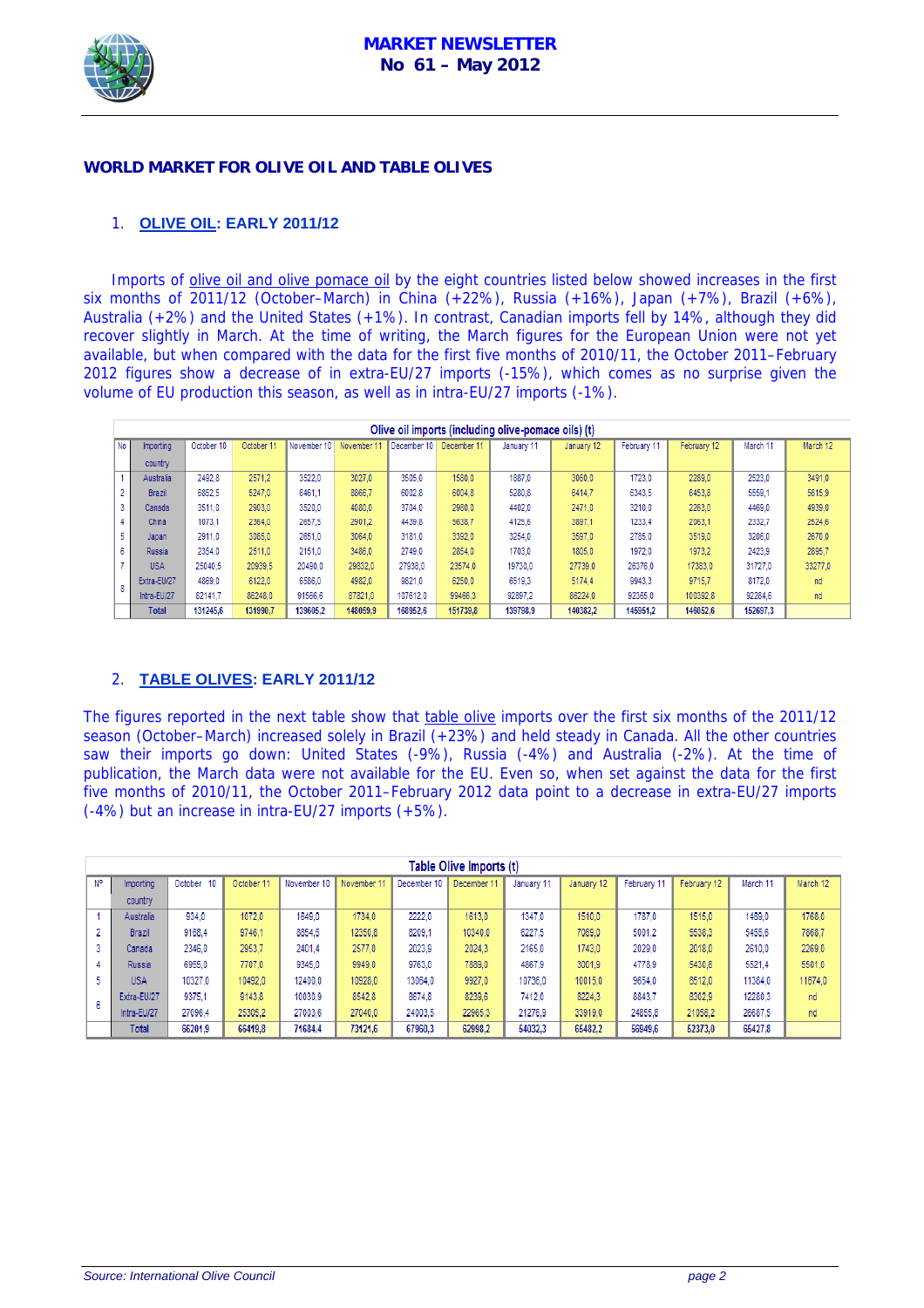

## **CHANGES IN PRODUCER PRICES**

Graphs 1 and 3 track the weekly movements in the prices paid to producers for extra virgin olive oil and refined olive oil in the top EU producing countries. The monthly price movements for the same two grades of oil are given in Graphs 2 and 4.

Extra virgin olive oil: Comparison with the same period the year before shows that prices have dropped by 11% in Spain (€1.77/kg), 10% in Greece (€1.84/kg) and 39 % in Italy (€2.38/kg) (see Graph 1). In recent months, prices have flatlined in Greece and remained virtually steady in Spain while perking slightly in Italy. Even so, they are at their lowest levels since October 2009 in all three countries.



Graph 1